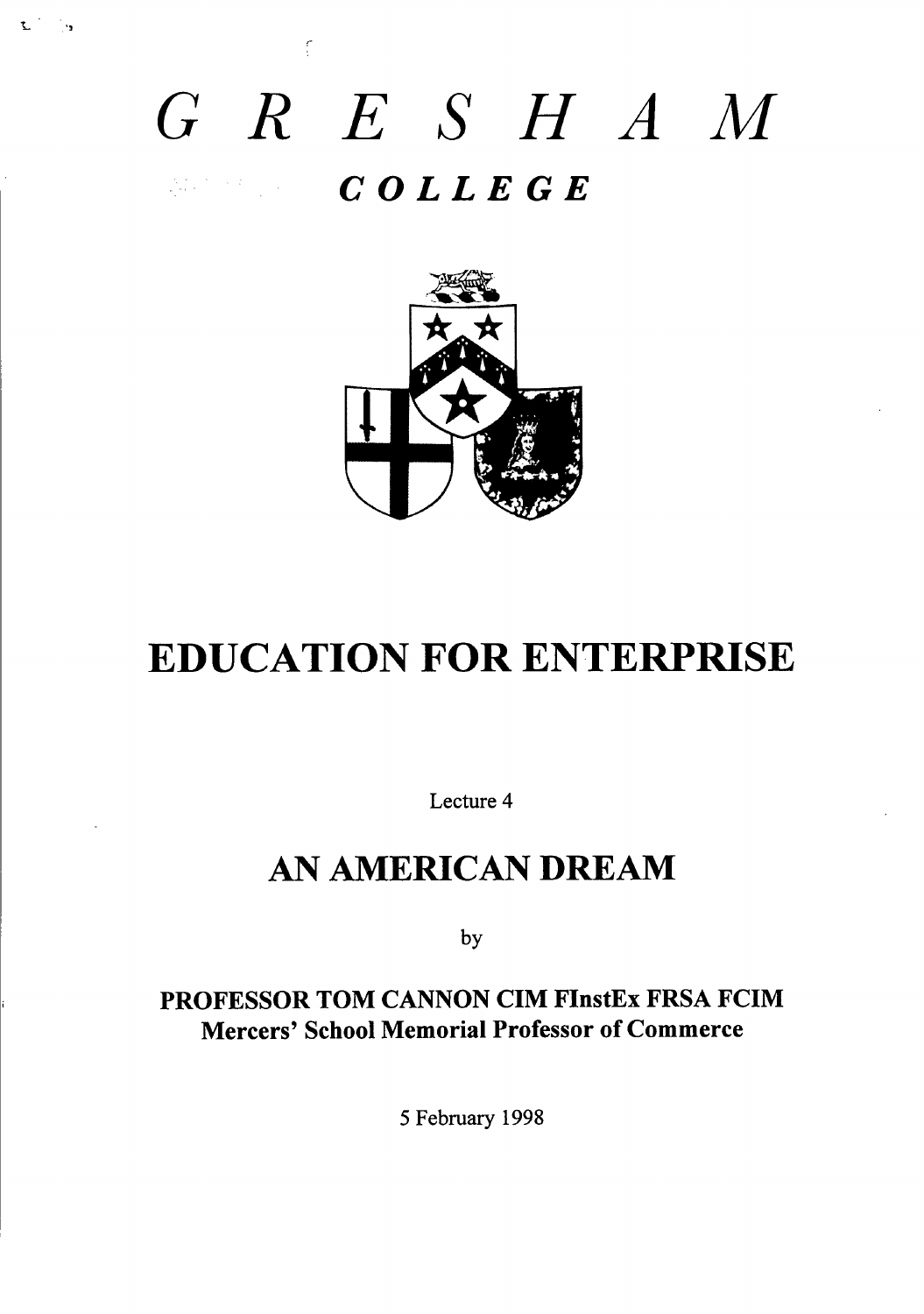#### **GRESHAM COLLEGE**

#### **An American Dream Tom Cannon, Mercers' School Memorial Professor of Commerce at Gresham College**

#### **Shared Myths**

During my lectures at the end of last year, I highlighted the persistence of the view that education and entrepreneurship are poorly connected. You may recall that I quoted Andrew Carnegie's view expressed when speaking to at one of the Ivy League Universities that:

I would almost as soon leave a young man with a curse as burden him with the almighty dollar. It is not from this class that you have rivalry to fear ... look out for some boys poorer, much poorer than yourselves, whose parents cannot afford to give them the advantages of a course in this institute, advantages which **should** give you a decided lead in the race – look out that such boys do not challenge you at the post and pass you at the grand stand. Look out for the boy who has to plunge into work direct from the common school and who begins by sweeping out the office.

It was theme Carnegie returned to several times, in a later speech he said:

The Millionaires who are in active control started as poor boys and were trained in the sternest but most efficient of all schools  $-$  poverty.

Carnegie's opinions had a power and influence that extended beyond his immediate audience because he was seen as:

The most typical figure of the industrial age .. . A poor immigrant boy from Scotland, he followed and helped to perpetuate the American tradition of rising from poverty to riches'.

This view that Carnegie has an unusually important symbolic power recurs in later writing<sup>2</sup>

There are many reasons why Carnegie should be the avatar of the American Experience. He came from humbie origins. He was spectacularly successful. He

**<sup>&#</sup>x27; Morrison, S.E. and Commager, H.S. The Grotih of** the American Repub/icNew **York, Otiord University Press, 1930**

**<sup>2</sup> Temin, P.** Iron and Steel in Nineteenth Centuy America: An Economic /nquiy **Cambtidge, MIT Press, 1964**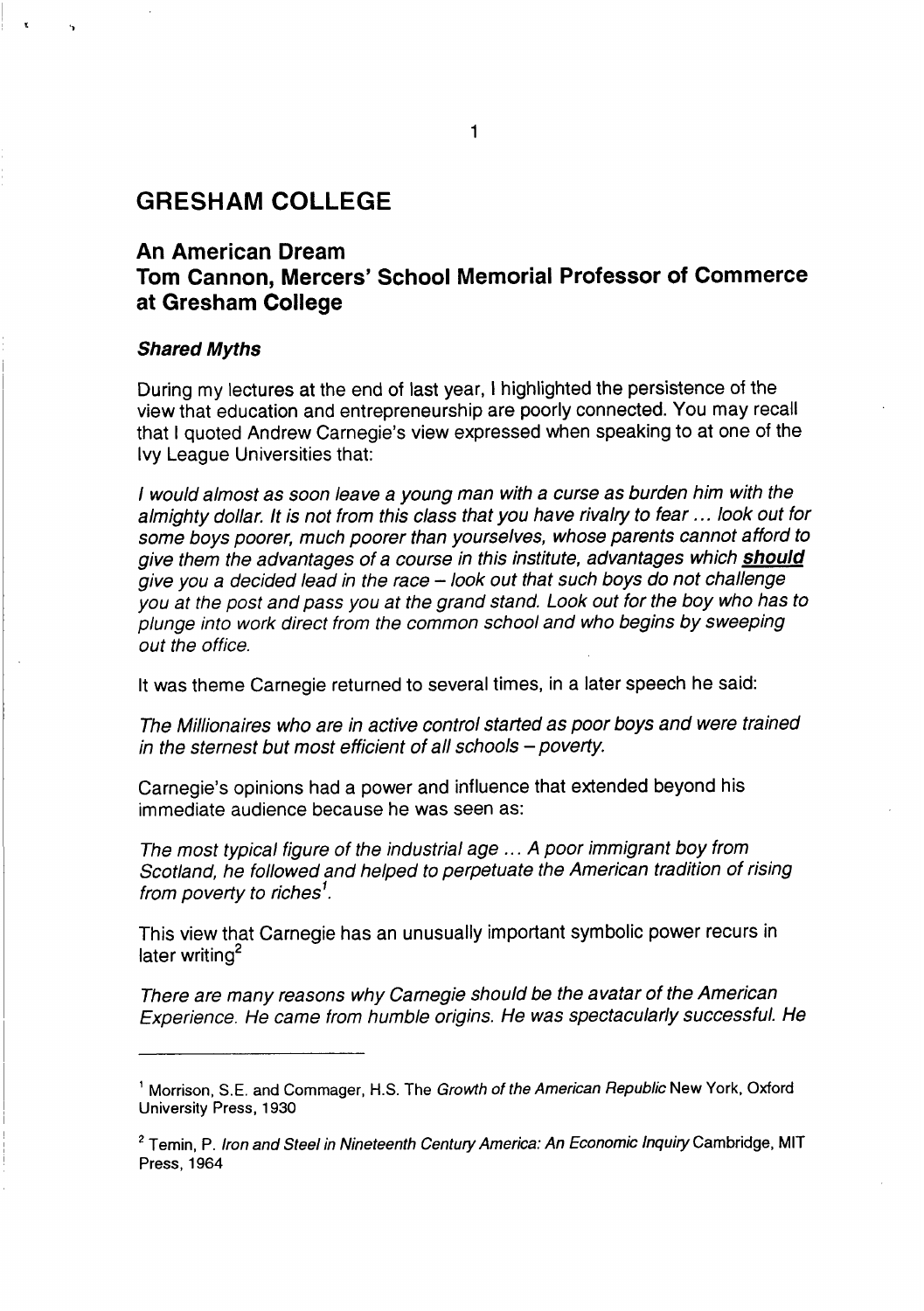gave it all up at the age of 65 to devote himself to philanthropy, building libraries throughout the country and working for world peace. He wrote a most engaging autobiography. And the ease with which Carnegie's ability was rewarded step by step as he progressed up the railroad and then the industrial ladder appears to make him the quintessential American<sup>3</sup>

#### **A Century On**

It is striking that a century on similar images retain their power. In previous lectures I have described the image created around Richard Branson, Anita Roddick and others in the UK. Similar word pictures exist about their most famous US counterparts:

These pioneers of personal computing were people who had little previous work experience and no previous success. (Steve) Wozniak<sup>4</sup> was an undistinguished engineer at Hewlett-Packard. (Steve)Jobs<sup>5</sup> worked part-time at a video game company. Neither had graduated from college. Bill Gates started MicroSofi after dropping out of college during his sophomore year. They were just smart kids who came up with an angle that they have exploited to the full<sup>6</sup>.

This notion that success comes to those who "came up with an angle" or "found their own style" recurs in the comments of successful entrepreneurs – from Estee Lauder to P.T. Barnum

I never yet met anyone who learned her business from a book or school, just as I have never met anyone who raised a wonderful child from a book. Each business must find a style, that voice that grows louder with each success or failure<sup>7</sup>.

Nine out of ten of the rich men in our country today started out in life as poor boys, with determined wills, industry, perseverance, economy and good habits. They went on gradually, made their own money and saved it; and this is the best way to acquire a fortune. Stephen Girard started life as a poor cabin boy ... John Jacob Astor was a poor farmer boy... Cornelius Vanderbilt began life rowing a boat from Staten Island to New York $8$ .

.. ,,

**<sup>3</sup> Temin, P. "The American Business Elite in Historical Perspective" National Bureau of Economic Research, Historical Paper 104, 1997**

**<sup>4</sup> Co-founder of Apple Computers (he build the first Apple Computer)**

**<sup>5</sup> Co-founder of Apple Computers**

**<sup>6</sup> Cringley, R.X.** Accidents/ Errrpjres **London, Penguin, 1992**

**<sup>7</sup> Estee Lauder quoted in**

**<sup>8</sup> Pt. Barnum quoted in**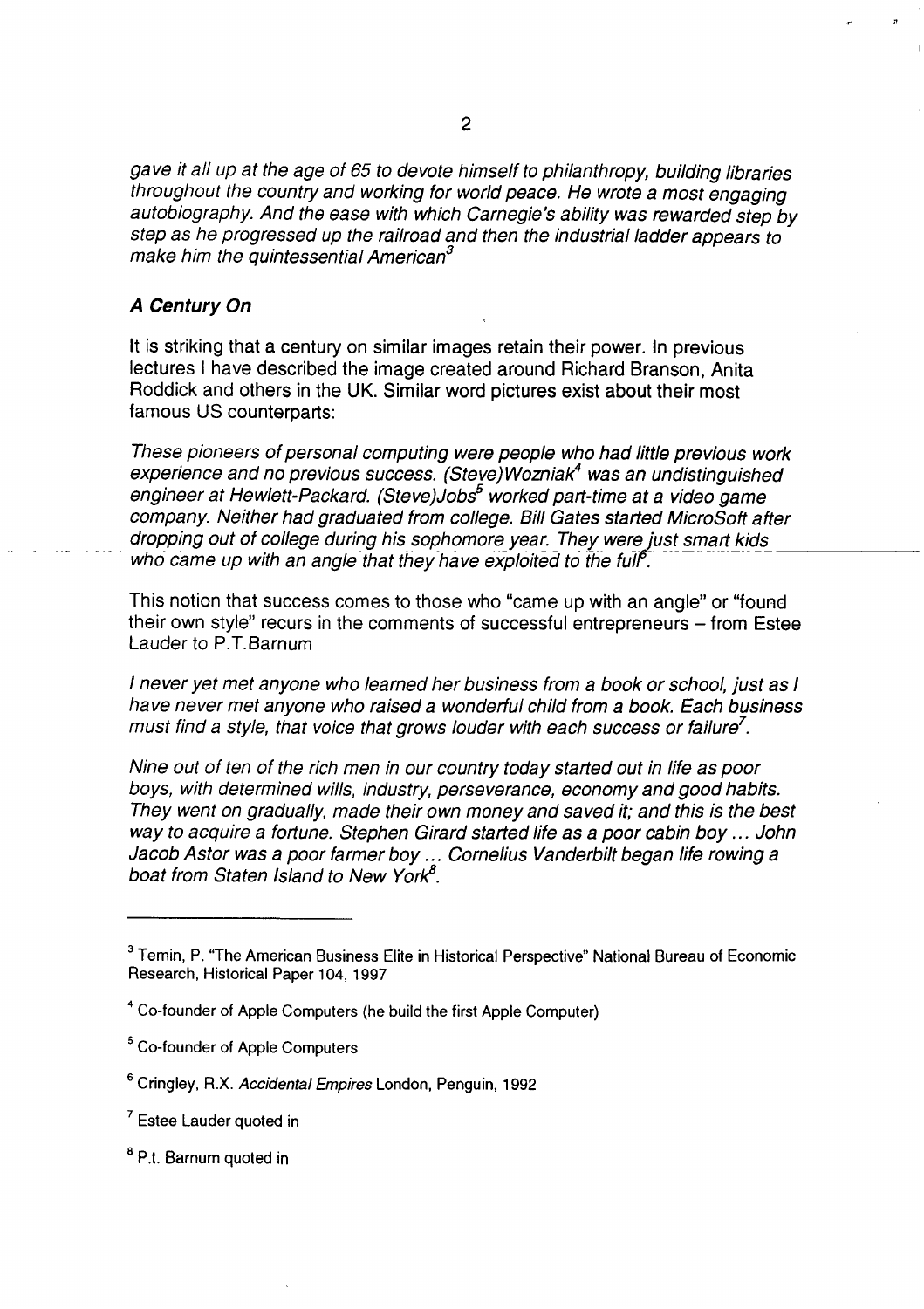It is easy to see the appeal of these view to the entrepreneurs and the wider society. There is abundant evidence that the search for independence is, perhaps, the most powerful drive behind entrepreneurial activity. The notion that they were not dependant on institutional support  $-$  like a good education  $-$  had obvious appeal. Similarly, society can step back from the entrepreneurial process – leaving it to natural talent, drive or energy – if education or other social interventions have no effect.

Unfortunately, the signals and aggregate data or not so clear cut. Bill Gates might drop out from Harvard but he did attend. Equally powerful elements in the Gates story were that he went to Lakeside – Seattle's most exclusive school – where, among other things, he achieved a perfect 800 score in Maths. It is said that his disappointment with Harvard was that "he went to Harvard to learn from people smarter than he was – and left disappointed."

Even Cringely<sup>9</sup> – who is so articulate on the limited role of education on the successes of Jobs and Gates – eventually admits that the entrepreneurs behind the success of the electronics industry in the USA during the 1980s and 1990s were:

A motley group of hobbyist/opportunists who saw a niche that needed to be filled. Mainly academics and nerds. They had no idea how businesses were supposed to run, no sense of what was impossible, so they faked it, making their own way of doing business.

#### **A Discordant Note**

**a >**

This discordant note – that academics or those with a strong grounding in education can play a powerful role in entrepreneurial activity raises important questions about the thesis that there is little connection between education and entrepreneurial success. Perhaps the most sustained critique emerges from detailed analysis of the composition and background of the US business and entrepreneurial elites at key points over the last two hundred years. Temin's question "(are) people like Carnegie typical of the American business elite or (are) they exceptions to a rather different rule?"

In an earlier study of the USA business and entrepreneurial elite. Miller<sup>10</sup> examined the backgrounds of 190 business leaders in the first decade of the twentieth century. He wanted to test the common assertion that "anyone can become president of large business firms." In fact, he found that these entrepreneurs and business leaders "had common social characteristics that distinguish them from the common run of Americans of their time." In Miller's

**gCringley, R.X.** Accidents/ Emp;res **London, Penguin, 1992**

**<sup>10</sup>Miller, W. Men in** Business New **York, Harper and Row, 1962**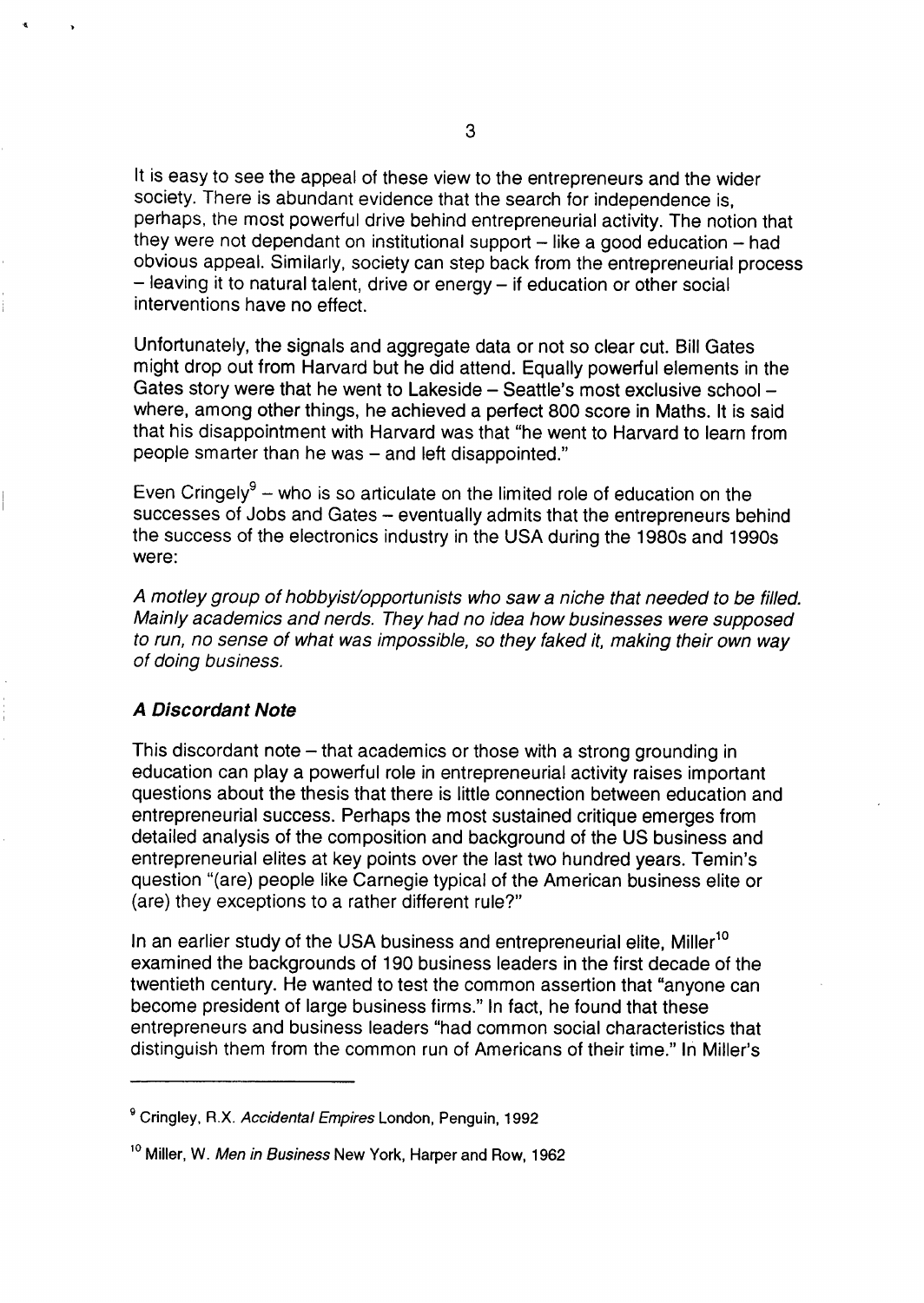analysis, it emerged that elite entrepreneurs and business leaders were far more likely to have a college education than the rest of the US population. Their educational attainment and that of their parents was a major determinant of their position within the entrepreneurial elite.

A closer examination of the educational attainment levels of significant first generation entrepreneurs during the first and second industrial revolutions highlights a similar link.



At a time when college or university participation rates in the USA were less than ten per cent, successful entrepreneurs were more than twice as likely to attend college or university,

This pattern was repeated with the cohort of entrepreneurs who emerged to dominate US industry in the second half of the last century – with much higher



 $\mathfrak{a}$  defines a  $\mathfrak{b}$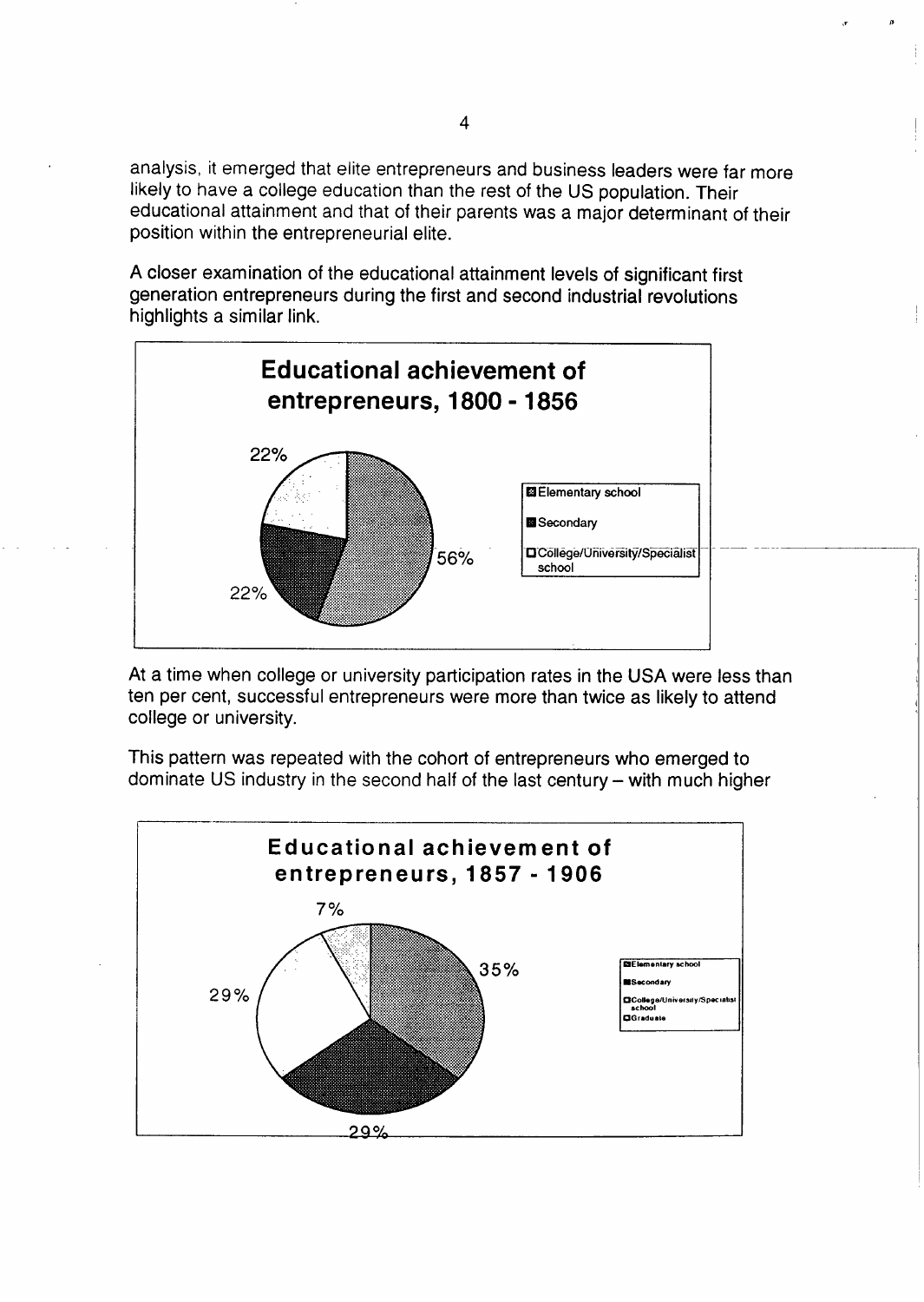rates of higher education participation than the rest of the US population.

5



Temin's research suggests that the specific and general character of the US entrepreneurial elite has shown a mixture of change and stability. The defining entrepreneur is more likely to be like Charles Wang:

Charles Wang, CEO of Computer Associates js remjnjscent of Andrew Carnegje. He immigrated to the United States with his family when he was eight, slightly younger than Carnegie. His family, like Carnegie's was not successful immediately: Wang is quoted as saying, "I know what it is like to be hungry." Wang also succeeded in business by harnessing a new technology. Carnegie was at the forefront of steel-making; Wang, business computing. Unlike Carnegie's father, Wang's father had been educated at Harvard and successful in China before emigrating.

Wang differed from Carnegie in one important respect. He went to college and school in the United States. This is an important difference ... education is an important characteristic of American business leaders<sup>11</sup>.

Temin goes on to point out that college graduates are about seven times more likely  $-$  than would be predicated from their share of the total population  $-$  to become successful entrepreneurs and business leaders. While the overall structure of the US business elite has shown remarkable stability over the  $century - it$  is still overwhelmingly male, white and  $WASP - its educational$ attainment levels have sharply increased.

**<sup>11</sup>Temin (1 997) ibid**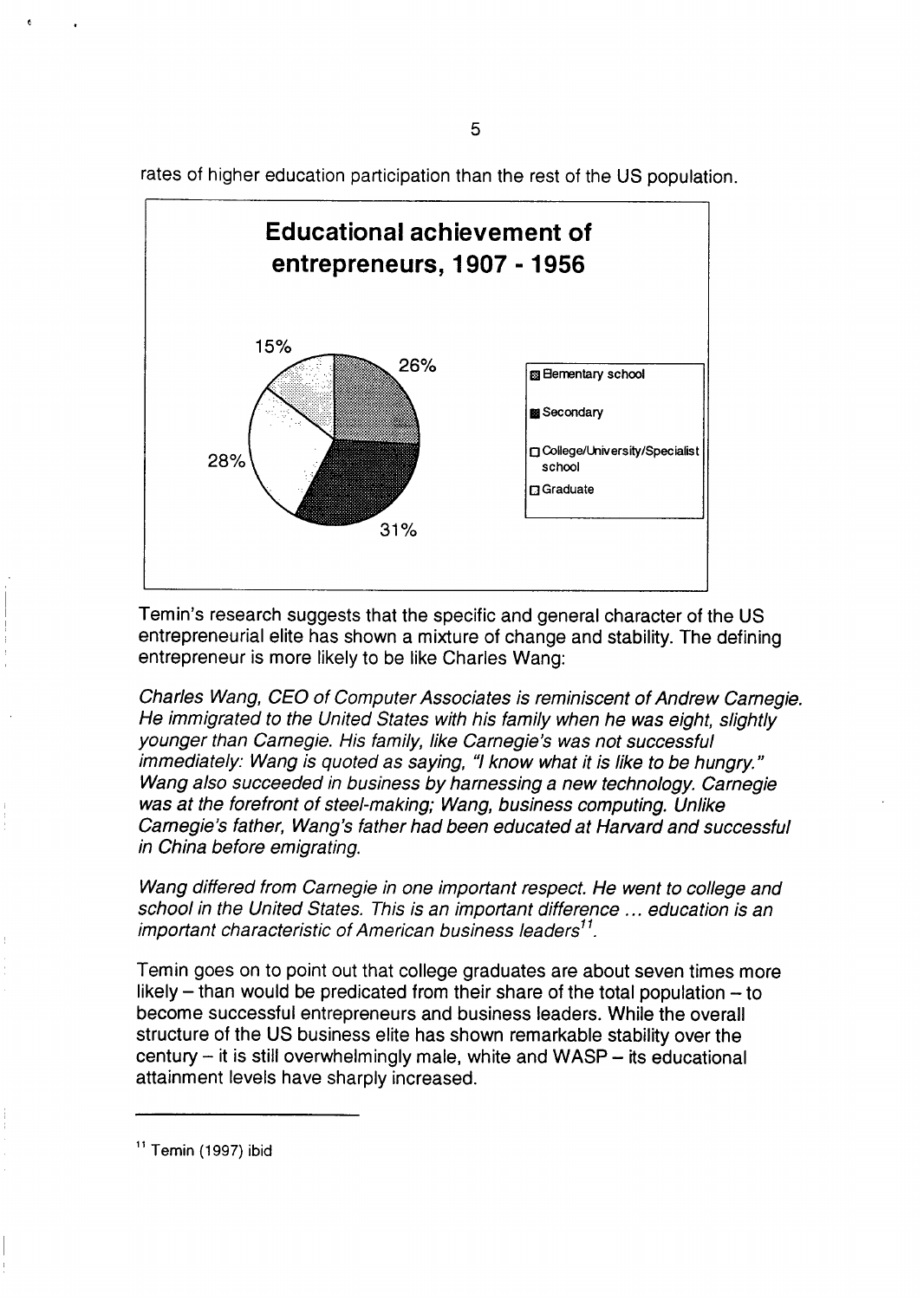#### **A Gender Oppotiunity**

**For** the **majority** of **entrepreneurs** education does not seem to have a marked effect on male entry to entrepreneurial activity<sup>12</sup>. There is considerable evidence that prior education has a marked effect on female entry into entrepreneurial activity<sup>13</sup>.

Many of these cross-sectional female entrepreneurship studies have found their samples to be better educated than the general population. For example, DeCarlo and Lyons (1979) found that their sample of 122 female entrepreneurs from the mid-Atlantic states were better educated than the average adult female. Mescon and Stevens (1982) found that two-thirds of their sample of 108 female entrepreneurs from Arizona had attended college, and 15 percent had pursued graduate degrees.

There are, however, some discordant findings

Related studies considering differences in educational attainment between men and women indicate that the level of educational attainment is roughly equivalent. (Birley, Sanders, & Moss, 1987).

I

The most recent longitudinal study is clear in its conclusions;

the likelihood of being self-employed for both the continual stayer and the reentry increases with increased levels of educational attainment. To more specifically gauge continuous stayer and re-entry status sample differences we consider results petiaining to the likelihoods of continuous survival and re-entry by duration since initially entering into self-employment .... The continuous survival results indicate that the likelihood of survival after any given number of years since initially entering into self-employment is uniformly greater at increased levels of educational attainment. However, these education sample survivor differences are most pronounced in the later years. For example, the likelihood of survival after 3-4 years for the least-educated, high-school-only graduate, and the some-college-or-more samples is 11.9, 13.2, and 16.2 percent, respectively. After 9-10 years, however, the relative likelihood differences between the samples dramatically increase to 1.5, 3.0, and 9.5 percent, respectively.

Education does, however, have significant effect on success rates for all groups: ~

<sup>&</sup>lt;sup>12</sup> Schiller, B.R. and Crewson, P.E. "Entrepreneurial Origins: A Longitudinal Inquiry" Economic **Inquiy, July, 1997**

<sup>&</sup>lt;sup>13</sup> Dolinsky, A.L., Caputo, R.K., Pasumarty, K. and Quazi, H. "The Effects of Education on **Business Ownership: A Longitudinal Study of Women" Entrepreneurship: Theory and Practice, Fall, 1993**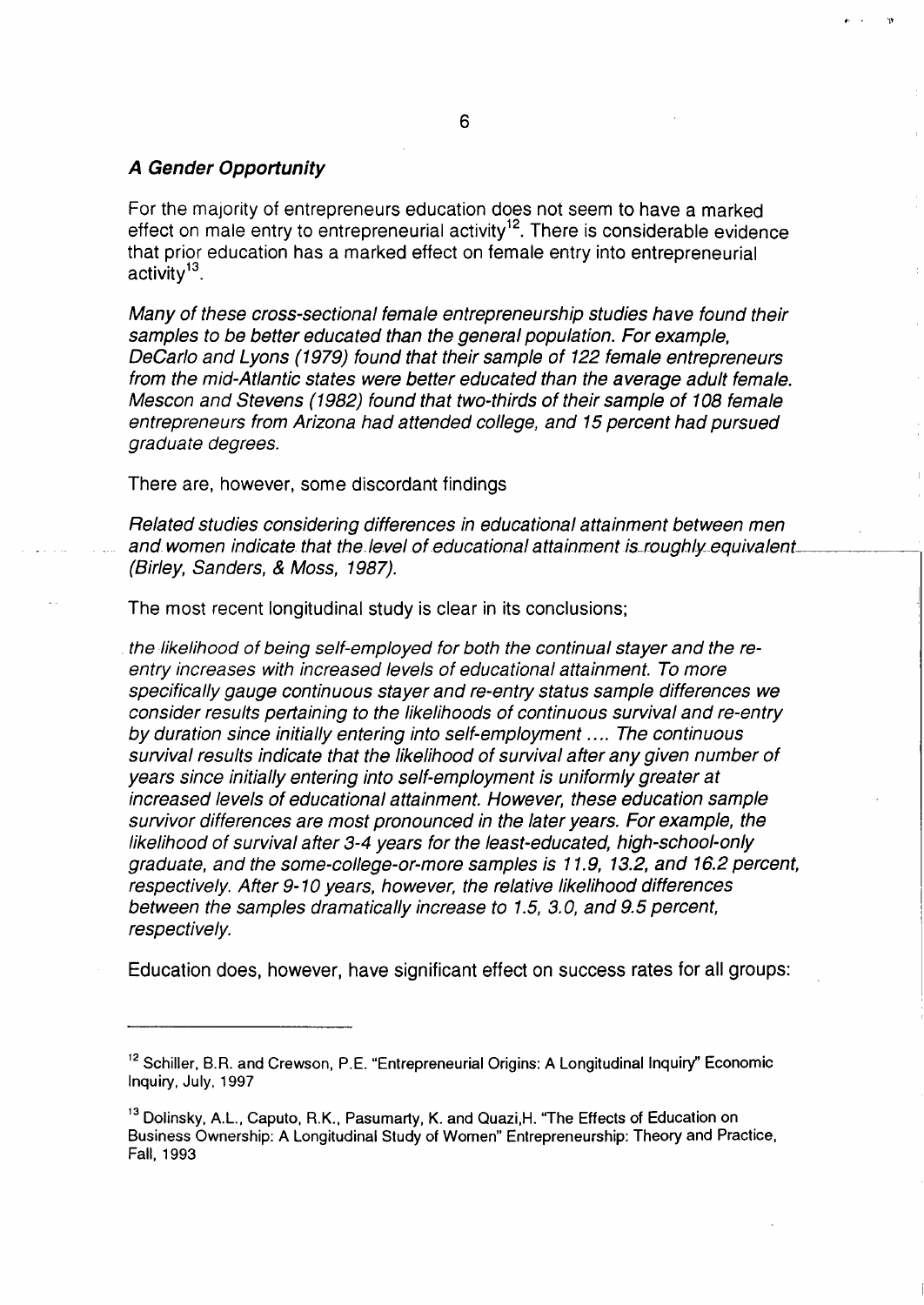Education emerges as a significant performance correlate as well. Having some college experience enhances the prospects for success, when compared to entrepreneurs with only twelve or fewer years of schooling. Total work experience is not significant, but the experience with self-employment is. This presumably reflects not only the pay-off to "learning-by-doing" but also the attrition rate of failed entrepreneurs who recognise the futility of their efforts early  $on<sup>14</sup>$ .

#### **Conclusion**

 $\vert$ 

 $\overline{a}$ 

'\

**"\**

<sup>14</sup> Schiller (1997) ibid

The USA has a strong tradition of linking education – especially higher education – with entrepreneurial success. This is vividly illustrated today in the powerful links between Universities and high technology companies in San Francisco, Boston, Seattle and Colorado. Study of these links highlight the social and economic gains from a strategy to exploit the positive relationship between education and entrepreneurial success.

@Tom Cannon